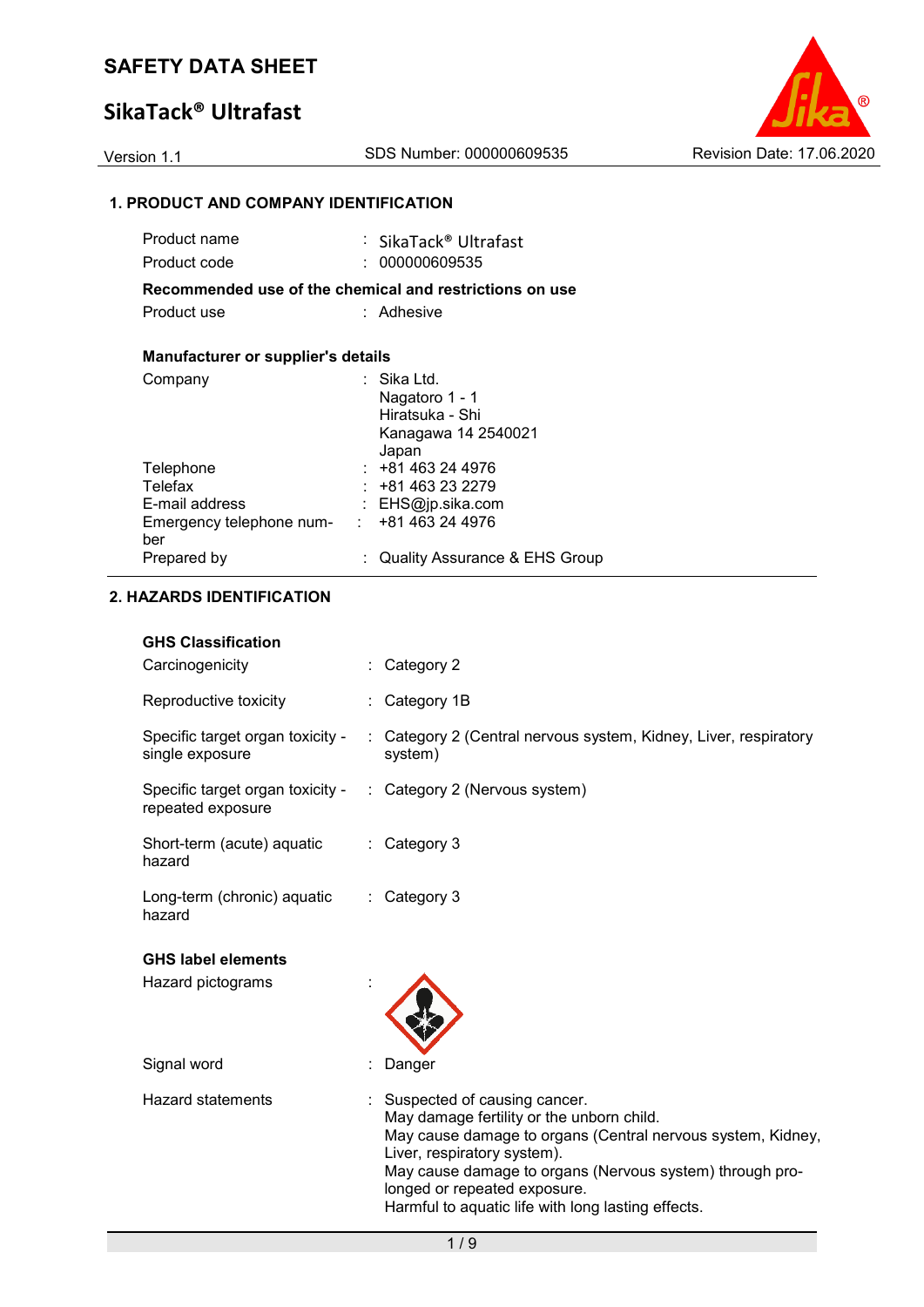# **SikaTack® Ultrafast**



| Precautionary statements | : Prevention:                                                                    |
|--------------------------|----------------------------------------------------------------------------------|
|                          | Obtain special instructions before use.                                          |
|                          | Do not handle until all safety precautions have been read and<br>understood.     |
|                          | Do not breathe dust/ fume/ gas/ mist/ vapours/ spray.                            |
|                          | Wash skin thoroughly after handling.                                             |
|                          | Do not eat, drink or smoke when using this product.                              |
|                          | Avoid release to the environment.                                                |
|                          | Wear protective gloves/ protective clothing/ eye protection/ face<br>protection. |
|                          | Response:                                                                        |
|                          | IF exposed or concerned: Call a POISON CENTER/ doctor.<br>Storage:               |
|                          | Store locked up.                                                                 |
|                          | Disposal:                                                                        |
|                          | Dispose of contents/ container to an approved waste disposal<br>plant.           |

### **Other hazards which do not result in classification**

None known.

### **3. COMPOSITION/INFORMATION ON INGREDIENTS**

| Substance / Mixture |  | Mixture |
|---------------------|--|---------|
|---------------------|--|---------|

### **Hazardous components**

| Chemical name                       | CAS-No.   | Concentration (%) | <b>ENCS/ISHL</b><br>number |
|-------------------------------------|-----------|-------------------|----------------------------|
| xylene                              | 1330-20-7 | 1.6               | $3-3, 3-60$                |
| ethylbenzene                        | 100-41-4  | 1.1               | $3-28, 3-60$               |
| Carbon black                        | 1333-86-4 | $>= 10 - 520$     | ٠                          |
| 4,4'-methylenediphenyl diisocyanate | 101-68-8  | $>= 0.1 - 5.1$    | 4-118                      |

### **4. FIRST AID MEASURES**

| General advice                                                    | : Move out of dangerous area.<br>Consult a physician.<br>Show this safety data sheet to the doctor in attendance.                                                    |
|-------------------------------------------------------------------|----------------------------------------------------------------------------------------------------------------------------------------------------------------------|
| If inhaled                                                        | $\therefore$ Move to fresh air.<br>Consult a physician after significant exposure.                                                                                   |
| In case of skin contact                                           | : Take off contaminated clothing and shoes immediately.<br>Wash off with soap and plenty of water.<br>If symptoms persist, call a physician.                         |
| In case of eye contact                                            | : Remove contact lenses.<br>Keep eye wide open while rinsing.<br>If eye irritation persists, consult a specialist.                                                   |
| If swallowed                                                      | : Clean mouth with water and drink afterwards plenty of water.<br>Do not give milk or alcoholic beverages.<br>Never give anything by mouth to an unconscious person. |
| Most important symptoms<br>and effects, both acute and<br>delayed | : No known significant effects or hazards.<br>See Section 11 for more detailed information on health effects<br>and symptoms.                                        |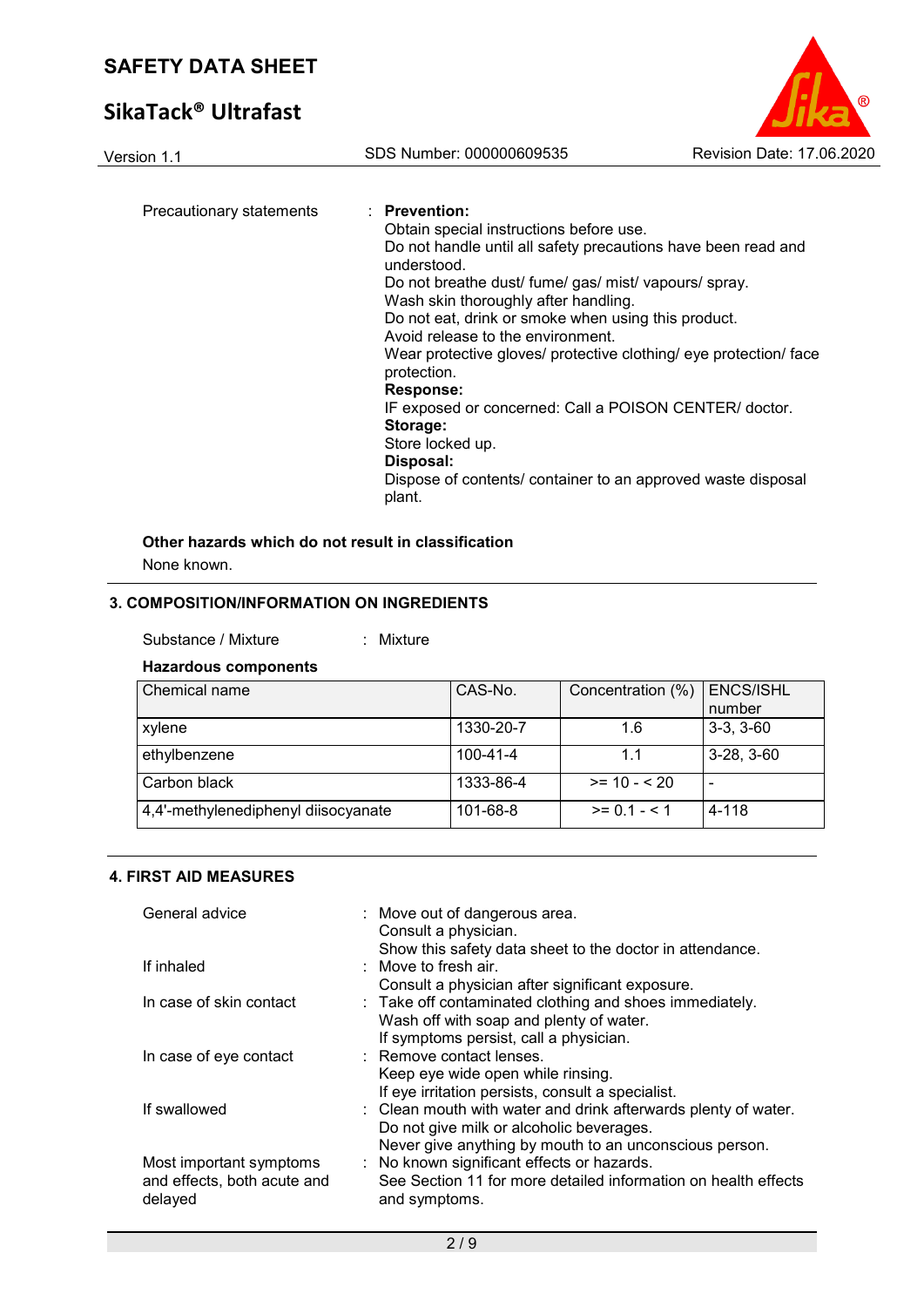# **SikaTack® Ultrafast**



| Notes to physician                  | Suspected of causing cancer.<br>May damage fertility or the unborn child.<br>May cause damage to organs.<br>May cause damage to organs through prolonged or repeated<br>exposure.<br>: Treat symptomatically. |
|-------------------------------------|---------------------------------------------------------------------------------------------------------------------------------------------------------------------------------------------------------------|
| <b>5. FIREFIGHTING MEASURES</b>     |                                                                                                                                                                                                               |
| Suitable extinguishing media        | $:$ Foam, Carbon dioxide (CO2)                                                                                                                                                                                |
| Unsuitable extinguishing<br>media   | : No data                                                                                                                                                                                                     |
| ucts                                | Hazardous combustion prod- : No hazardous combustion products are known                                                                                                                                       |
| Specific extinguishing meth-<br>ods | : Standard procedure for chemical fires.                                                                                                                                                                      |
| for firefighters                    | Special protective equipment : In the event of fire, wear self-contained breathing apparatus.                                                                                                                 |

### **6. ACCIDENTAL RELEASE MEASURES**

| Personal precautions, protec-<br>tive equipment and emer-<br>gency procedures | : Use personal protective equipment.<br>Deny access to unprotected persons.                                                                                      |
|-------------------------------------------------------------------------------|------------------------------------------------------------------------------------------------------------------------------------------------------------------|
| <b>Environmental precautions</b>                                              | : Do not flush into surface water or sanitary sewer system.<br>If the product contaminates rivers and lakes or drains inform<br>respective authorities.          |
| Methods and materials for<br>containment and cleaning up                      | : Soak up with inert absorbent material (e.g. sand, silica gel,<br>acid binder, universal binder, sawdust).<br>Keep in suitable, closed containers for disposal. |

### **7. HANDLING AND STORAGE**

**Handling**

| fire and explosion                       | Advice on protection against : Normal measures for preventive fire protection.                                                                                                                                                                                                                                                   |
|------------------------------------------|----------------------------------------------------------------------------------------------------------------------------------------------------------------------------------------------------------------------------------------------------------------------------------------------------------------------------------|
| Advice on safe handling                  | : Avoid exceeding the given occupational exposure limits (see<br>section 8).<br>Do not get in eyes, on skin, or on clothing.<br>For personal protection see section 8.<br>Smoking, eating and drinking should be prohibited in the ap-<br>plication area.<br>Follow standard hygiene measures when handling chemical<br>products |
| Avoidance of contact<br>Hygiene measures | : No data available<br>: Handle in accordance with good industrial hygiene and safety<br>practice.<br>When using do not eat or drink.<br>When using do not smoke.<br>Wash hands before breaks and at the end of workday.                                                                                                         |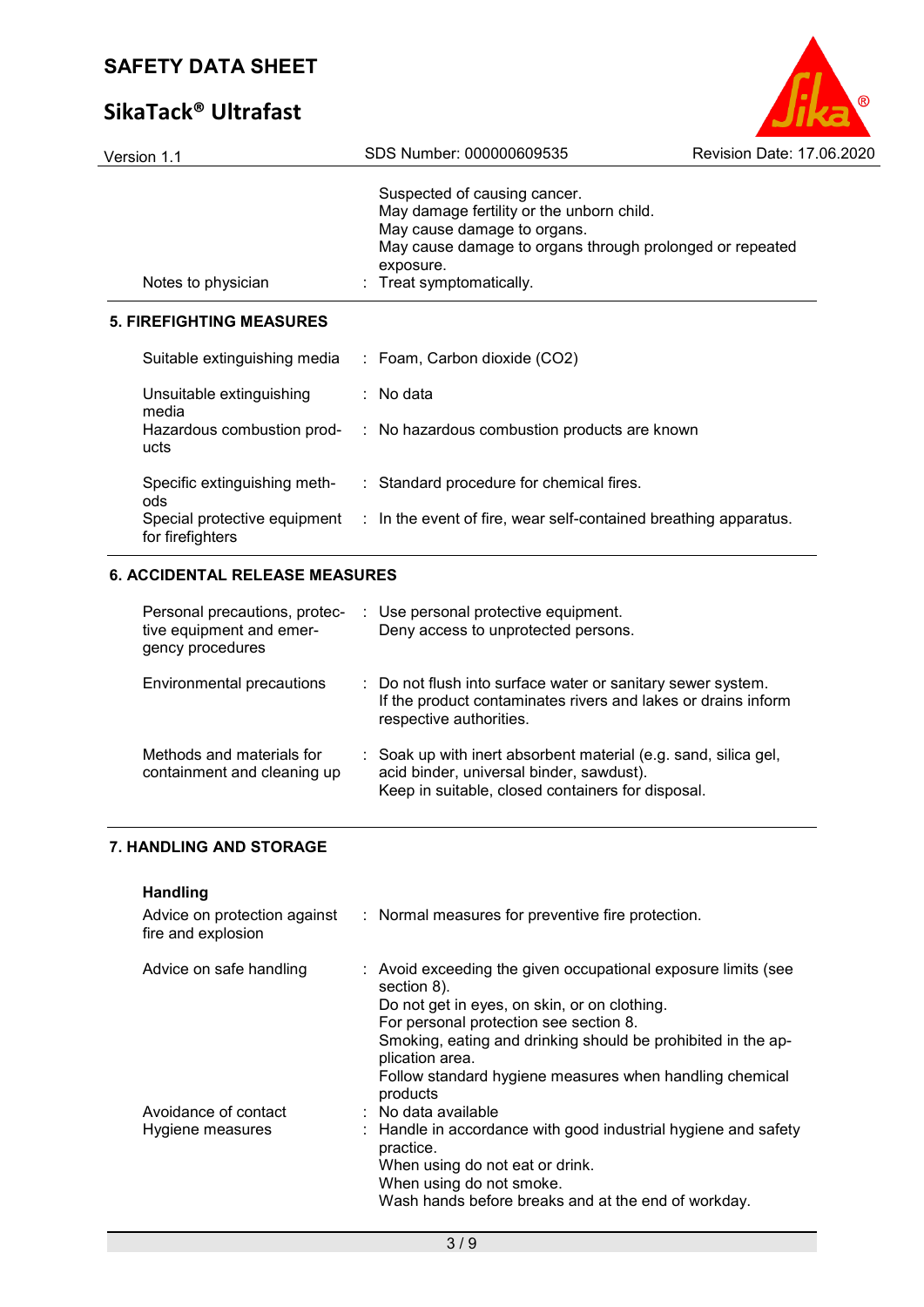# **SikaTack® Ultrafast**

### **Storage**

Conditions for safe storage : Store in original container.

Keep in a well-ventilated place. Observe label precautions. Store in accordance with local regulations.

### **8. EXPOSURE CONTROLS/PERSONAL PROTECTION**

| Threshold limit value and permissible exposure limits for each component in the work en- |  |
|------------------------------------------------------------------------------------------|--|
| vironment                                                                                |  |

| Components                    | CAS-No.   | Value type<br>(Form of<br>exposure)       | Control parame-<br>ters / Permissible<br>concentration            | <b>Basis</b>  |
|-------------------------------|-----------|-------------------------------------------|-------------------------------------------------------------------|---------------|
|                               |           |                                           |                                                                   |               |
| xylene                        | 1330-20-7 | OEL-M                                     | 50 ppm                                                            | <b>JP OEL</b> |
|                               |           |                                           | 217 mg/m3                                                         | <b>JSOH</b>   |
|                               |           |                                           | Further information: Group 2: Substances presumed to cause        |               |
|                               |           | reproductive toxicity in humans           |                                                                   |               |
|                               |           | <b>ACL</b>                                | 50 ppm                                                            | JP OEL ISHL   |
|                               |           | <b>TWA</b>                                | $100$ ppm                                                         | <b>ACGIH</b>  |
|                               |           | <b>STEL</b>                               | 150 ppm                                                           | <b>ACGIH</b>  |
| ethylbenzene                  | 100-41-4  | <b>ACL</b>                                | 20 ppm                                                            | JP OEL ISHL   |
|                               |           | OEL-M                                     | 50 ppm                                                            | <b>JP OEL</b> |
|                               |           |                                           | 217 mg/m3                                                         | <b>JSOH</b>   |
|                               |           |                                           | Further information: Group 2: Substances presumed to cause        |               |
|                               |           |                                           | reproductive toxicity in humans, Group 2B: possibly carcinogenic  |               |
|                               | to humans |                                           |                                                                   |               |
| 4,4'-methylenediphenyl diiso- | 101-68-8  | OEL-M                                     | $0.05$ mg/m $3$                                                   | <b>JP OEL</b> |
| cyanate                       |           |                                           |                                                                   | <b>JSOH</b>   |
|                               |           |                                           | Further information: Airway sensitizing agent; Group 1 substances |               |
|                               |           | which induce allergic reactions in humans |                                                                   |               |
|                               |           | <b>TWA</b>                                | 0.005 ppm                                                         | <b>ACGIH</b>  |

#### **Personal protective equipment**

| Respiratory protection   | : Use respiratory protection unless adequate local exhaust ventila-<br>tion is provided or exposure assessment demonstrates that expo-<br>sures are within recommended exposure guidelines.<br>The filter class for the respirator must be suitable for the maximum<br>expected contaminant concentration<br>(gas/vapour/aerosol/particulates) that may arise when handling the<br>product. If this concentration is exceeded, self-contained breathing<br>apparatus must be used. |
|--------------------------|------------------------------------------------------------------------------------------------------------------------------------------------------------------------------------------------------------------------------------------------------------------------------------------------------------------------------------------------------------------------------------------------------------------------------------------------------------------------------------|
| Hand protection          | : Chemical-resistant, impervious gloves complying with an approved<br>standard should be worn at all times when handling chemical<br>products if a risk assessment indicates this is necessary.                                                                                                                                                                                                                                                                                    |
| Eye protection           | : Safety eyewear complying with an approved standard should be<br>used when a risk assessment indicates this is necessary.                                                                                                                                                                                                                                                                                                                                                         |
| Skin and body protection | : Choose body protection in relation to its type, to the concentration<br>and amount of dangerous substances, and to the specific work-<br>place.                                                                                                                                                                                                                                                                                                                                  |

#### **9. PHYSICAL AND CHEMICAL PROPERTIES**

Appearance : paste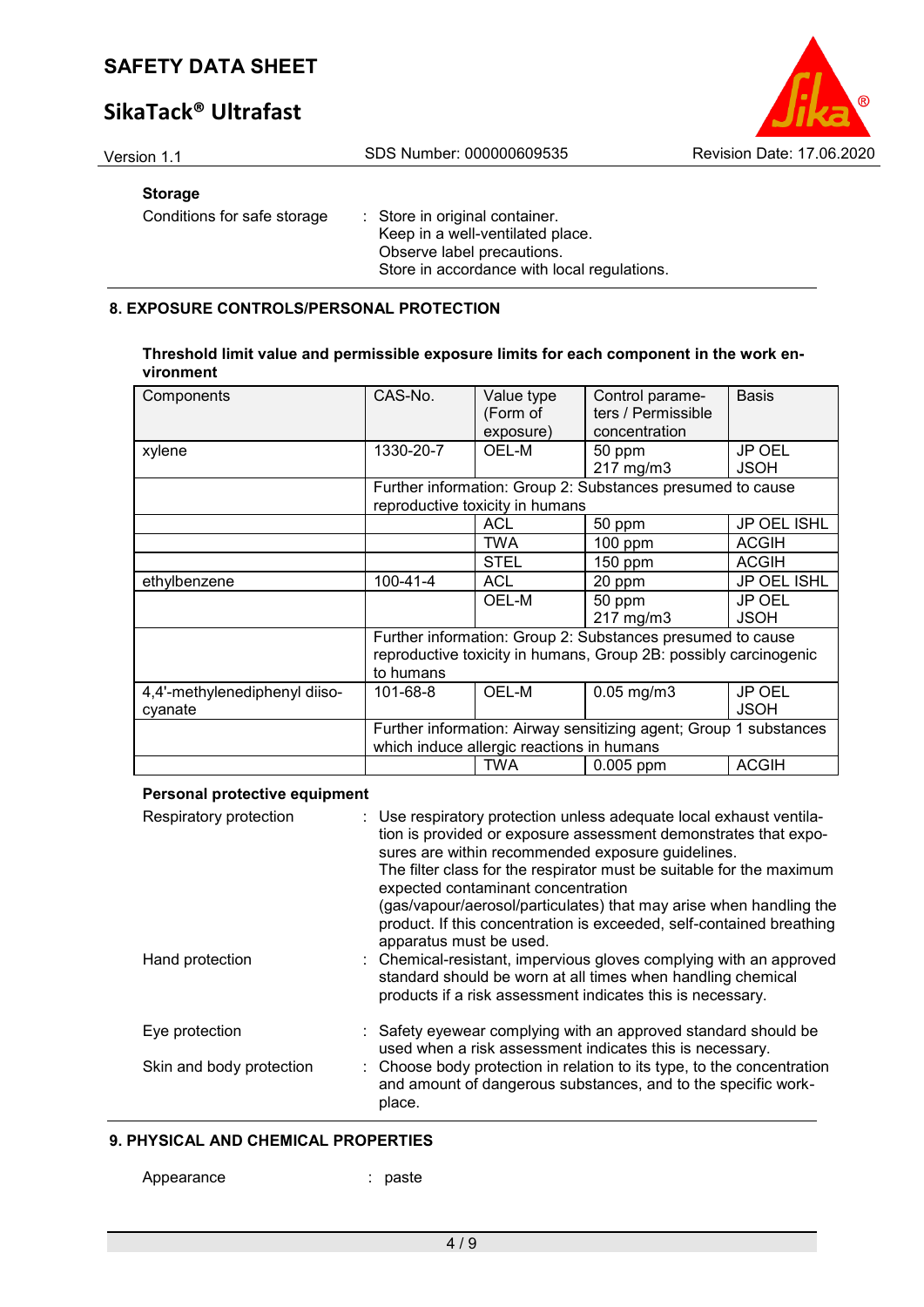# **SikaTack® Ultrafast**



| Version 1.1 |                                            |   | SDS Number: 000000609535                                     | Revision Date: 17.06.2020 |  |
|-------------|--------------------------------------------|---|--------------------------------------------------------------|---------------------------|--|
|             | Colour                                     |   | : black                                                      |                           |  |
|             | Odour                                      |   | : characteristic                                             |                           |  |
|             | <b>Odour Threshold</b>                     |   | No data available                                            |                           |  |
|             | pH                                         |   | Not applicable                                               |                           |  |
|             | Melting point/range / Freezing             | ÷ | No data available                                            |                           |  |
|             | point<br>Boiling point/boiling range       |   | : No data available                                          |                           |  |
|             | Flash point                                |   | : ca. 80 $^{\circ}$ C (176 $^{\circ}$ F), Method: closed cup |                           |  |
|             | Evaporation rate                           |   | No data available                                            |                           |  |
|             | Flammability                               |   | No data available                                            |                           |  |
|             | Upper explosion limit                      |   | No data available                                            |                           |  |
|             | Lower explosion limit                      |   | No data available                                            |                           |  |
|             | Vapour pressure                            |   | $: 0.01$ hPa (0.01 mmHg)                                     |                           |  |
|             | Relative vapour density                    |   | No data available                                            |                           |  |
|             | Density                                    |   | : ca. 1.14 g/cm3 (23 °C (73 °F))                             |                           |  |
|             | Solubility(ies)<br>Water solubility        |   | : insoluble                                                  |                           |  |
|             | Partition coefficient: n-<br>octanol/water |   | No data available                                            |                           |  |
|             | Auto-ignition temperature                  |   | No data available                                            |                           |  |
|             | Decomposition temperature                  |   | No data available                                            |                           |  |
|             | Viscosity<br>Viscosity, dynamic            |   | No data available                                            |                           |  |
|             | Viscosity, kinematic                       |   | : ca. > 20.5 mm2/s (40 °C)                                   |                           |  |
|             | <b>Explosive properties</b>                |   | No data available                                            |                           |  |
|             | Molecular weight                           |   | No data available                                            |                           |  |

### **10. STABILITY AND REACTIVITY**

| Reactivity<br>Chemical stability    | : No dangerous reaction known under conditions of normal use.<br>: The product is chemically stable. |
|-------------------------------------|------------------------------------------------------------------------------------------------------|
| Possibility of hazardous reac-      | : No hazards to be specially mentioned.                                                              |
| tions                               |                                                                                                      |
| Conditions to avoid                 | $\therefore$ No data available                                                                       |
| Incompatible materials              | $\therefore$ No data available                                                                       |
| Hazardous decomposition<br>products | No decomposition if stored and applied as directed.                                                  |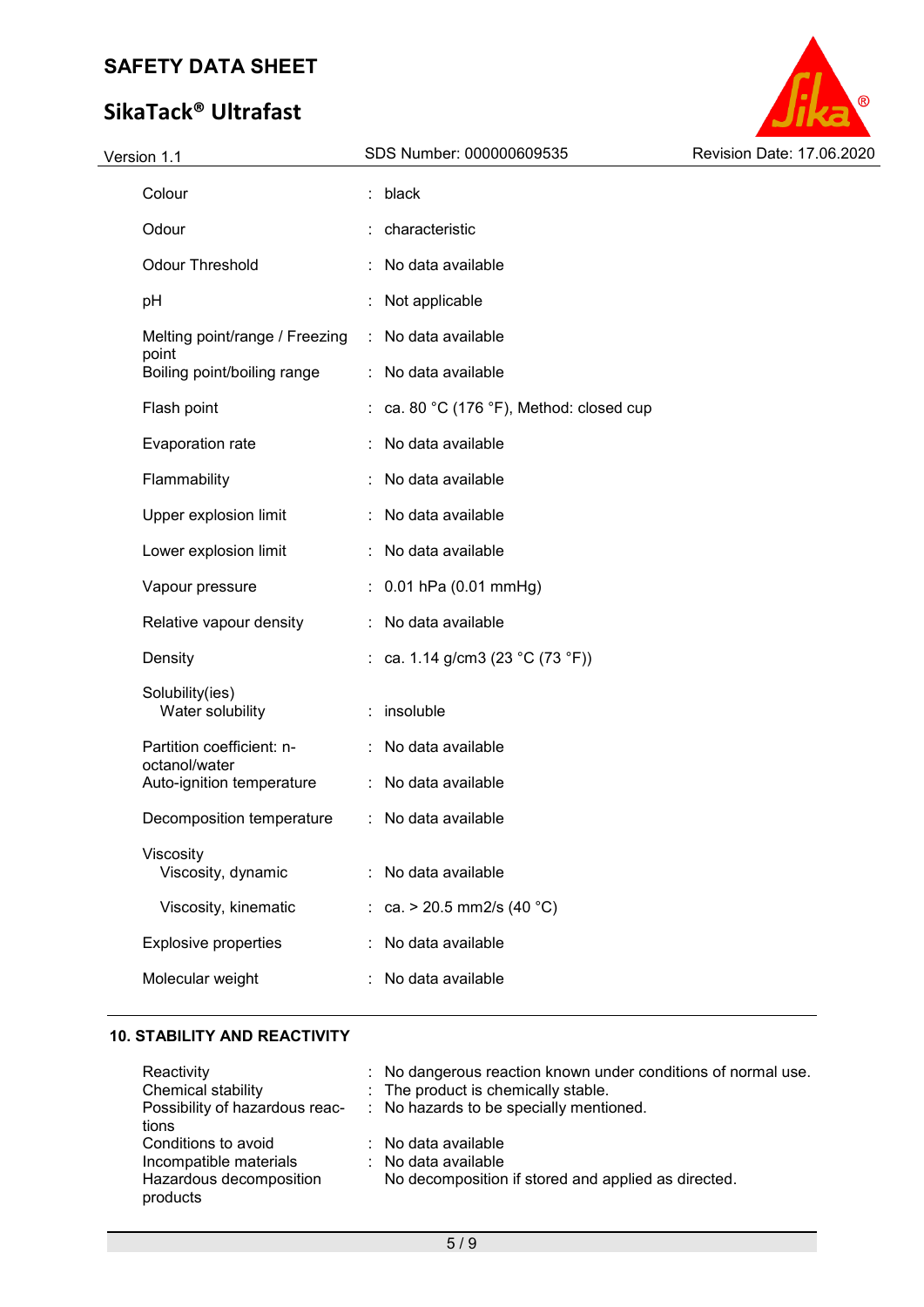# **SikaTack® Ultrafast**



### **11. TOXICOLOGICAL INFORMATION**

| <b>Acute toxicity</b><br>Harmful if inhaled. |                                     |
|----------------------------------------------|-------------------------------------|
| Components:<br>xylene:                       |                                     |
| Acute oral toxicity                          | : LD50 Oral (Rat): $3,523$ mg/kg    |
| Acute dermal toxicity                        | : LD50 Dermal (Rabbit): 1,700 mg/kg |
| ethylbenzene:<br>Acute oral toxicity         | : LD50 Oral (Rat): 3,500 mg/kg      |
| Acute dermal toxicity                        | LD50 Dermal (Rabbit): 5,510 mg/kg   |

#### **4,4'-methylenediphenyl diisocyanate:**

| Acute inhalation toxicity | $\therefore$ Acute toxicity estimate: 1.5 mg/l |
|---------------------------|------------------------------------------------|
|                           | Test atmosphere: dust/mist                     |
|                           | Method: Expert judgement                       |

#### **Skin corrosion/irritation**

Not classified based on available information.

### **Serious eye damage/eye irritation**

Not classified based on available information.

#### **Respiratory or skin sensitisation**

Skin sensitisation: Not classified based on available information. Respiratory sensitisation: Not classified based on available information.

#### **Germ cell mutagenicity**

Not classified based on available information.

#### **Carcinogenicity**

Suspected of causing cancer.

### **Reproductive toxicity**

May damage fertility or the unborn child.

#### **STOT - single exposure**

May cause damage to organs (Central nervous system, Kidney, Liver, respiratory system).

### **STOT - repeated exposure**

May cause damage to organs (Nervous system) through prolonged or repeated exposure.

#### **Aspiration toxicity**

Not classified based on available information.

#### **12. ECOLOGICAL INFORMATION**

#### **Ecotoxicity**

### **Components: ethylbenzene:**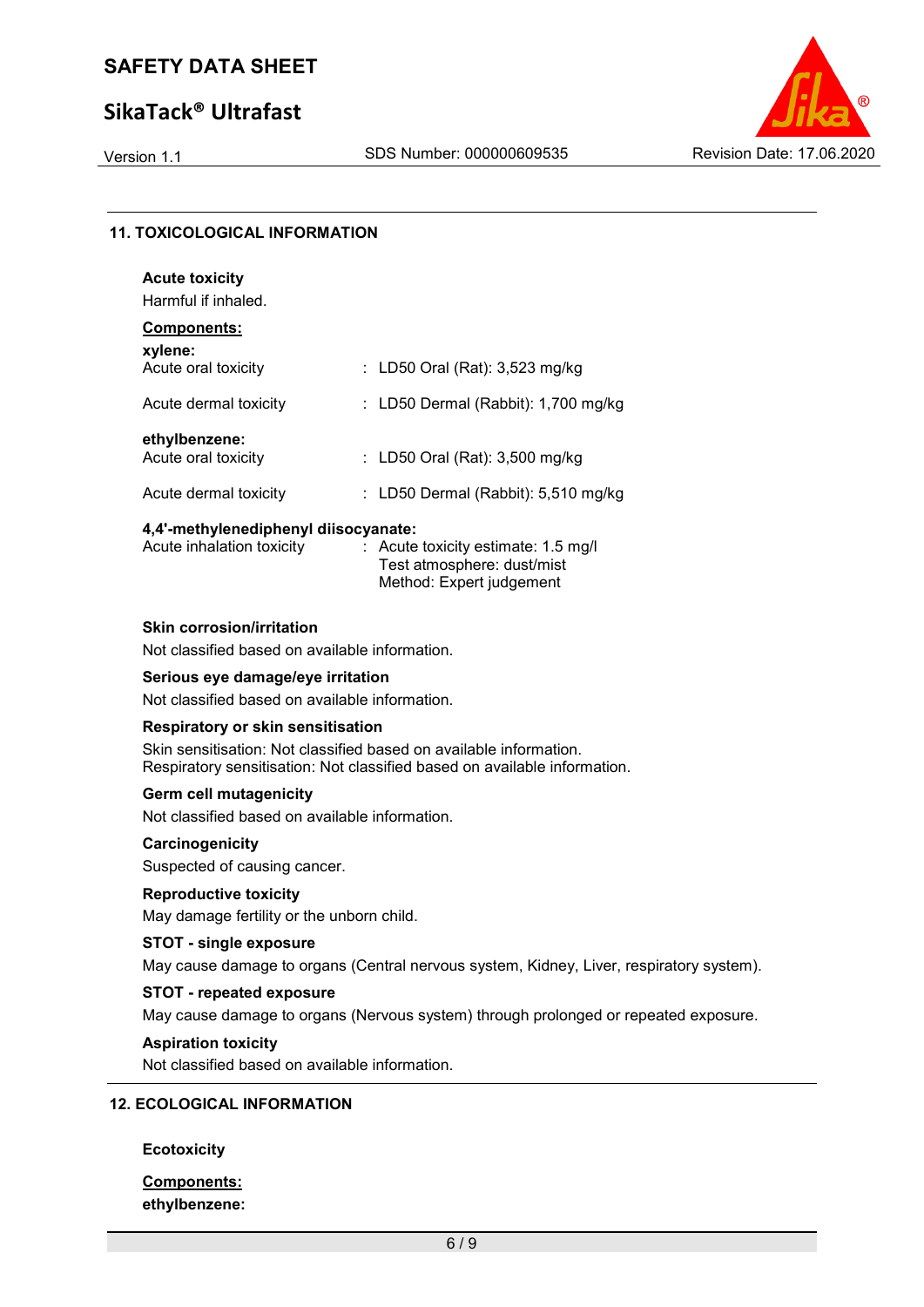# **SikaTack® Ultrafast**

| Version 1.1                                               | SDS Number: 000000609535                        | Revision Date: 17,06,2020 |
|-----------------------------------------------------------|-------------------------------------------------|---------------------------|
| Toxicity to fish                                          | : LC50 (Fish): <= 1 mg/l<br>Exposure time: 96 h |                           |
| M-Factor (Acute aquatic tox- : 1<br>icity)                |                                                 |                           |
| <b>Persistence and degradability</b><br>No data available |                                                 |                           |
| <b>Bioaccumulative potential</b><br>No data available     |                                                 |                           |
| <b>Mobility in soil</b><br>No data available              |                                                 |                           |
| Hazardous to the ozone layer<br>Not applicable            |                                                 |                           |
| <b>Other adverse effects</b>                              |                                                 |                           |
| <b>Product:</b><br>Additional ecological infor-<br>mation | : There is no data available for this product.  |                           |

 $^{\circledR}$ 

# **13. DISPOSAL CONSIDERATIONS**

| <b>Disposal methods</b> |                                                                                                                                      |
|-------------------------|--------------------------------------------------------------------------------------------------------------------------------------|
| Waste from residues     | : The product should not be allowed to enter drains, water<br>courses or the soil.                                                   |
|                         | Do not contaminate ponds, waterways or ditches with chemi-<br>cal or used container.<br>Send to a licensed waste management company. |
| Contaminated packaging  | : Empty remaining contents.<br>Dispose of as unused product.<br>Do not re-use empty containers.                                      |

### **14. TRANSPORT INFORMATION**

#### **International Regulations**

### **UNRTDG**

Not regulated as a dangerous good

**IATA-DGR** Not regulated as a dangerous good

#### **IMDG-Code**

Not regulated as a dangerous good

### **Transport in bulk according to Annex II of MARPOL 73/78 and the IBC Code**

Not applicable for product as supplied.

### **National Regulations**

Refer to section 15 for specific national regulation.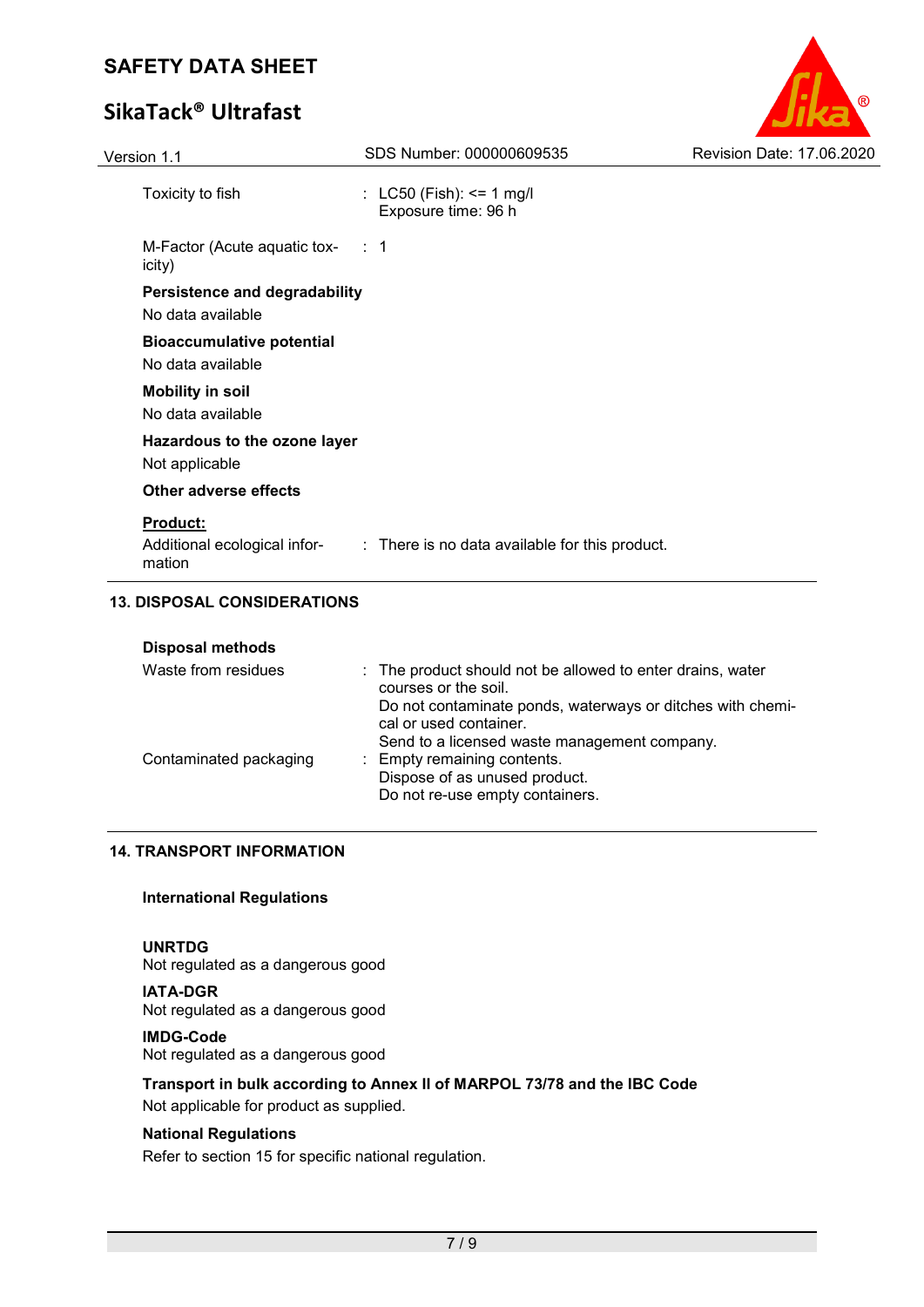# **SikaTack® Ultrafast**



#### **15. REGULATORY INFORMATION**

#### **Related Regulations**

**Fire Service Law** Not applicable (Designated Flammable Substances)

#### **Industrial Safety and Health Law**

#### **Harmful Substances Prohibited from Manufacture** Not applicable

#### **Harmful Substances Required Permission for Manufacture** Not applicable

#### **Substances Prevented From Impairment of Health**

Chemical name Ethylbenzene

**Circular concerning Information on Chemicals having Mutagenicity - Annex 2: Information on Existing Chemicals having Mutagenicity** Not applicable

**Circular concerning Information on Chemicals having Mutagenicity - Annex 1: Information on Notified Substances having Mutagenicity** Not applicable

### **Substances Subject to be Notified Names**

Article 57-2 (Enforcement Order Table 9)

| Chemical name                         | <b>Number</b> | Concentration (%) |
|---------------------------------------|---------------|-------------------|
| Carbon black                          | 130           | $>=10 - 20$       |
| Xvlene                                | 136           | $>=1 - 10$        |
| Ethylbenzene                          |               | $>=1 - 10$        |
| Methylenebis(4,1-phenylene) diisocya- | 599           | $>=0.1 - 1$       |
| nate                                  |               |                   |

#### **Substances Subject to be Indicated Names**

Article 57 (Enforcement Order Article 18)

| Chemical name | Number |
|---------------|--------|
| xylene        | 136    |
| ethylbenzene  |        |
| Carbon black  | 130    |

#### **Ordinance on Prevention of Hazards Due to Specified Chemical Substances - Group 2 Substance**

Chemical name Ethylbenzene

**Ordinance on Prevention of Lead Poisoning** Not applicable

**Ordinance on Prevention of Tetraalkyl Lead Poisoning** Not applicable

**Ordinance on Prevention of Organic Solvent Poisoning** Not applicable

**Poisonous and Deleterious Substances Control Law**